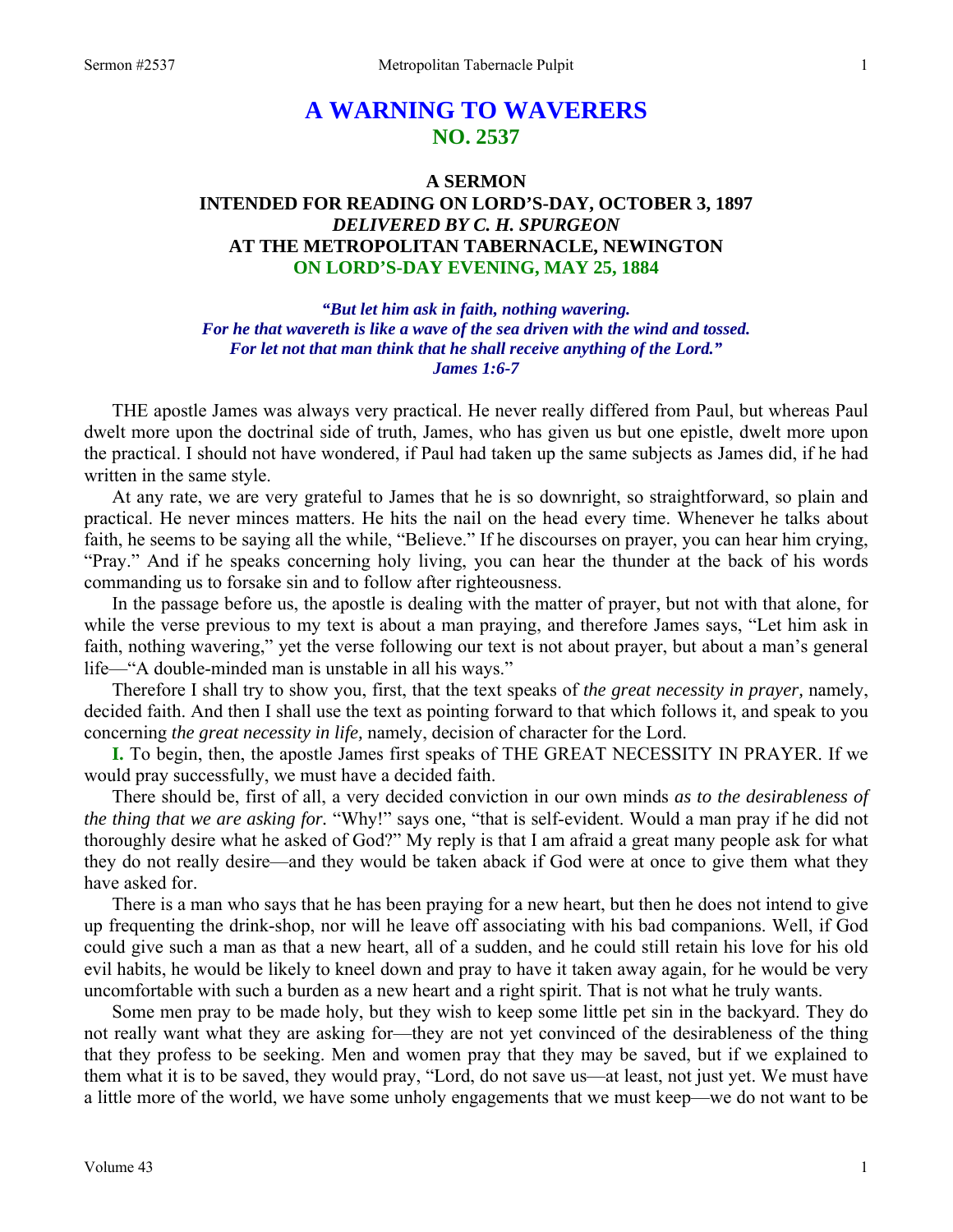made religious people just at present." In all probability, the more they understood of what salvation really is, the less they would think of praying to be saved.

A man kneels down, and says, "Lead us not into temptation," and he gets up and goes straight away to a place where temptations swim all around him. What is he but a self-deceived man asking for a thing which he practically proves that he does not wish for? He prays, "Forgive us our trespasses, as we forgive them that trespass against us." Within five minutes of so praying, he says, "I will never forgive that fellow, I hate him for what he did, and the longer I live, the worse I shall hate him."

Will a man thus mock God? Will he so trifle with his Maker? Alas! how many do so! If you must insult someone by your mockeries, go and insult your equal—your king if you dare. But to go and insult your God—can you commit such a terrible sin as this? Yet many do it.

If they complain that their prayers are not answered, they have no right to complain, for such people must not expect to receive anything of the Lord. They are wavering even as to the sincerity of their prayer. Their own wish is not intense enough or intelligent enough to be really their settled desire. They waver even on the threshold of the house of mercy—how can they expect to succeed in their business with the great Lord of the house?

Further, wavering may be seen in some persons *as to the fact of God's hearing prayer at all.*  Possibly they are not even sure that there is a God, or if that truth be believed, yet God's existence is to them a matter of great obscurity. They know little about Him and do not care to know any more. "Yes," they say, with a kind of languid assent which they have not the moral courage to refuse, "no doubt there is a God"—and they are a little proud to think that they are not atheists as some people are—"Yes, there is a God, but does He really hear prayer as a man hears the requests of his fellow men? And does God actually attend to the prayer so as to be affected by it and to grant the desire of His creature?"

If, my dear friend, you have been led to question this truth, you must not expect to receive anything of the Lord, for "he that cometh to God must believe that he is, and that he is a rewarder of them that diligently seek him." If either of these is a moot point with you, you might as well stand upon a hill and whistle to the wind, as go up into your chamber and bow your knee in prayer.

You are a waverer about matters in which a man must not waver if he expects to be successful in pleading with God. Your fulcrum is not fixed, so you cannot have any effectual leverage in prayer. This must be a settled and fully-believed fact, that God is, and that He hears and answers prayer. You may not be able to make out how that is consistent with His fixed purposes, and it is a blessing that you need not try to make it out.

The way to heaven is not by explaining riddles, but by believing revelations. The way to heaven is not through the cleverness that can spell out an enigma, but through the simplicity that believes in God who cannot lie. It is true that God's eternal purpose is fixed, do not doubt that—but it is equally true that the Lord hearkens to the voice of a man and that whatsoever we ask in prayer, believing, we shall receive.

Furthermore, there are some who very greatly spoil their prayers because they waver *as to God's granting the specific thing which they are seeking at His hands.* You know, dear friends, that there is a way of praying in which you ask for nothing *and get it.* I have heard that kind of praying even in public prayer meetings. It was a very good prayer indeed, containing many admirable phrases—a prayer that was very well put together—I seem to have heard it ever since I was a boy.

But there is no real prayer in it and that is the fatal flaw in it. It would have been a capital prayer if it had been a prayer at all—it had all the makings of a prayer—and yet it was no prayer. It was just as though you might see in a shop window all the garments of a man, but no man wearing the garments. Now, such a prayer as that never speeds with God, because He does not play at hearing prayer though far too many play at praying. It is earnest work with God and it must be downright business work with us.

Suppose you go into a banker's and stand at the counter, and say, "I want some money." The clerk says, "How much do you want, sir? Please put the amount down on this check." "Oh, I do not want to be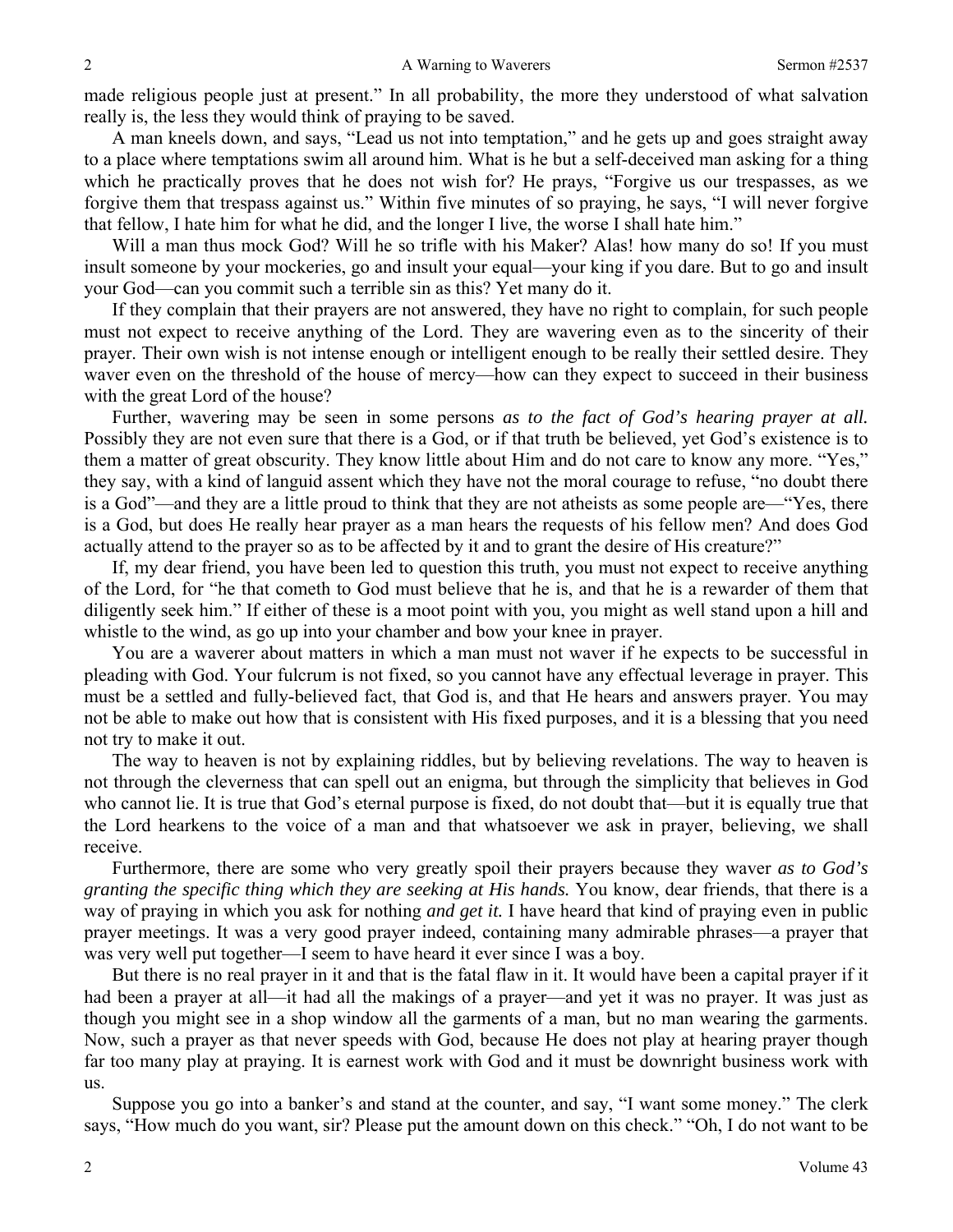specific. You can give me a few hundred pounds, but I do not know to a sixpence exactly what I want, I am not sure that I could put it down in black and white." You will get no money at all that way.

But if you write down in black and white exactly how much you want—spell it in letters and put it down also in figures—the clerk will give you the money if you have so much in your account at that bank. So, if you have an account with the great God—as, blessed be His name, some of us have—go and ask for what you want.

The apostle James says in the chapter we read, "If any of you lack wisdom, let him ask of God." If a man asks of God riches, that is not what He has promised to give. If he asks of God good health, that may be granted to him, but still, the promise is concerning wisdom, and that is what the man needs, therefore, let him with all his heart pray, "Lord, give me wisdom." I think our prayers would succeed much better if we were not so wavering about what it is that we really require, and if we were not dubious as to whether God could give us that very thing.

You, dear friends, are in a fix—you do not know which way to move. Happily, you have forgotten your troubles the little while you have been in the house of prayer, but tomorrow morning, the first thing you will say to yourself will be, "What am I going to do today?" Do you believe that God can give you wisdom and that He will do so if you ask Him? Then, go at once to Him and say, "Lord, this is what I need."

Specify your wants, state your exact condition, lay the whole case before God with as much orderliness as if you were telling your story to an intelligent friend who was willing to hear it and prepared to help you. And then say, "Lord, this is specifically what I think I want, and I ask this of You believing that You can give it to me."

If it is wisdom that you need, it will be essential, when you ask for that wisdom, that you decidedly believe that this Book, through which God teaches us wisdom, is really inspired, so that what it teaches is distinctly and unquestionably true—and is received by you as the utterance of infallibility. Ask of God in the full belief that it is so, or else I do not see how you can pray to be guided.

Moreover, the Author of the Bible is prepared to teach you concerning the things which are written in this Book, and it is essential, when you ask for wisdom, that you should believe that the Holy Spirit is able to enlighten you and is willing to instruct you concerning those things which now perplex you. Go, then, to God in prayer, believing in His Word and believing in His Holy Spirit.

God also teaches men sometimes by providence. He guides their way as otherwise it could not have been directed. Believe in the providence of God, in the overruling hand of God everywhere in everything, and believing that, go upon your knees and say to Him, "Lord, give me direction. Give me wisdom, by Your Word, by Your Spirit, or by some other means in Your gracious providence, and I will bless Your name for it."

But mark you, when you go to God asking for wisdom, you will not get any help from Him unless you are prepared to follow the guidance of that wisdom when He gives it to you. Many people, when they ask advice, have long before made up their minds what they mean to do. It is not infrequently my lot, as pastor, to be consulted by some persons about marriage. I am very careful as to what I say upon that matter, because I am pretty sure that, long before they ask my opinion, they have decided whom they mean to marry. In the case of marriage with ungodly persons, they only come just to salve their consciences, meaning all the while to do what they know is wrong.

Now, dear friends, do not go to God in that fashion—having made up your mind already what you mean to do. "Lord," says one, "help me to do right in this business." And he means to do right if it will not be too expensive. "Lord," he says, "keep me upright in this transaction." And he means upon the whole preferably to be upright—if, if, if—if there is anything to be made by it. He would sooner get the money honestly than the other way but still, he means to make money somehow.

Well, that kind of praying is impudence, and worse than that—it is an attempt to flatter the oracle to take the responsibility of iniquity off your shoulders—and that will never do when God JEHOVAH, the all-glorious One, is the oracle to which you appeal. No, there must be in our cries to God a firm belief in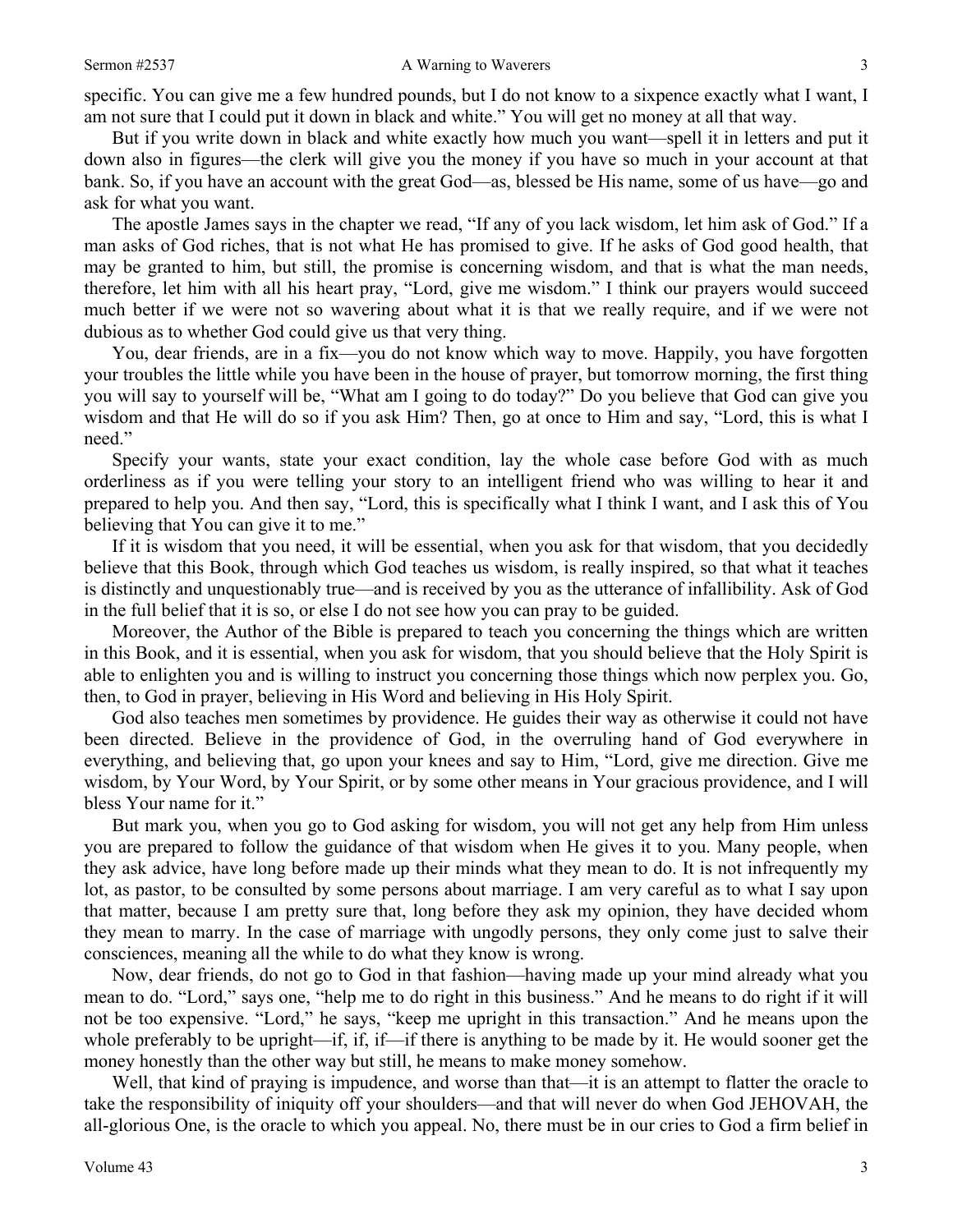the power of prayer, a firm conviction of the truth of revelation, and a strong resolve that whatsoever the Lord bids us do, we will do it, for only to the man who keeps His commandments and delights himself in the Lord, will God give the desires of his heart. If you will not listen to God's Word, neither will God listen to your word when you come to Him in prayer.

**II.** Now I want to gather up all my strength and to ask the special attention of all of you who are undecided, while I speak about THE GREAT NECESSITY IN LIFE, that is, decision for God and for His truth.

What is indecision? Well, first, *it is a thing which permeates the lives of many men.* I could describe some of them and they would probably think that I was very personal. I wish that they would believe that I mean to be exactly so. They wish above all things to be Christians, especially on Sundays, but they have some associates whose company is particularly pleasurable—and when they are with them, they studiously avoid anything that looks like religion.

I have seen them among Christian people and they are very cautious, for they would not like to be thought worldly. And I have seen them among worldly people and they are very cautious there, for they would not wish to be thought to be Christians. They highly approve of a religious book, but then, as some men like a little rotten cheese for the taste of it, so they like just a flavoring of bad literature, because they must know what is in the world—and that rottenness has to them rather a pleasant flavor.

As for prayer, of course that is admirable—they are glad that their wives pray, they would be delighted to hear that their children pray, and they themselves pray—but not very often. They do it when they are obliged to, just as some ships put into harbor when there is rough weather about. They are upright in business, nobody can find much fault with them in that respect. They only rob God, *that is all—*and God being of no particular consequence to them, they act just as they like towards Him.

Imagine, dear friends, that you can see a pair of scales and you have a good illustration of what these waverers are like. Look, that scale slowly gets to a balance, and by and by the wrong side goes down, and the right side proves to be short weight. That is how it is with these people—they would and they would not—they are "to good and evil equal bent."

And according to the mood in which you catch the man, he is either a devil or a saint. He can speak very prettily when, after a service, he is questioned about his conversion. He says that he is very much obliged to the friend for being so careful about his soul and he hopes that there is some good thing in himself toward the Lord God of Israel. If one from the opposite camp were to accost him in his shop and say, "You go to a place of worship, don't you?" he is such a coward that, though he might not actually tell a lie about it, he would sail wonderfully near the wind, and you might think, from what he said, that he was much more oftener at the theater than at a house of prayer.

This is the kind of man who is undecided, and in describing him I take leave to tell him that *his condition is one of immorality.* Nothing can be more immoral than for a man to know the right, yet not to follow it and so far to admit the importance of that right as well-nigh to yield to it, and yet to do such despite to God, and to his own conscience, as not to yield to it at all, but to be drawn aside by altogether opposite influences.

If a man were to say, "Well, I am undecided upon the question of honesty," I would be very decided about locking up the spoons. If there should be a woman who said, "I am very undecided about the question of purity of morals," I would know that she was no better than she ought to be. There are some things about which a man must not be undecided—you must not be undecided about being chaste, and about speaking the truth—and you cannot be undecided about serving God without being guilty, in that very indecision, of manifest treason against the majesty of heaven.

I do pray every undecided man to give himself his true character and that will not be a good one. It will be written out in large letters, "You are in an immoral state as long as you are halting between two opinions." Christ reckons that the man who is not with Him is against Him. He who does not serve Christ is opposing Him. There are no "between-ites"—none can dwell on the border. You are either in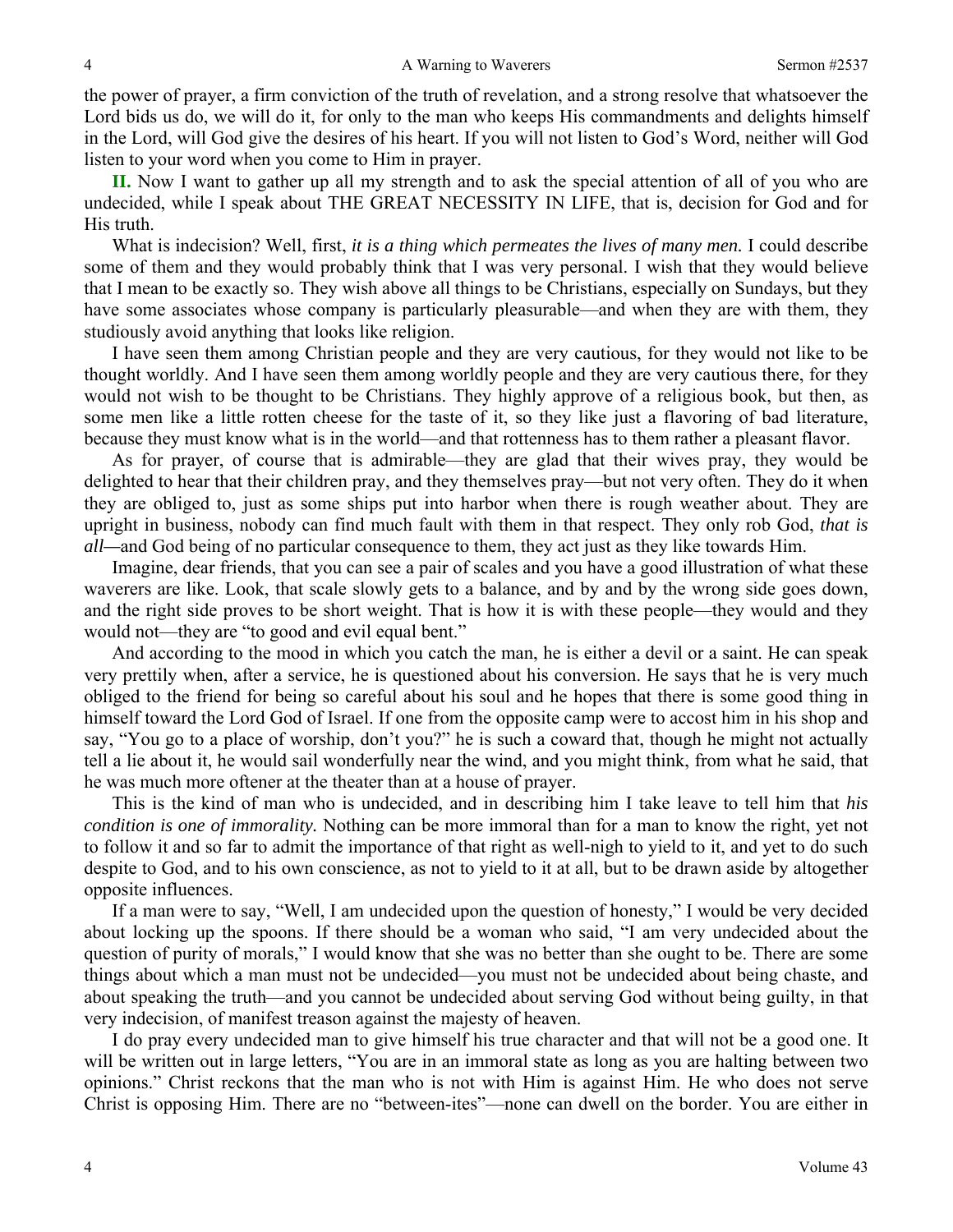Immanuel's land, or else you are in the dominions of Satan—be sure of that. If not right, you are wrong. If not a friend of Christ, you are His enemy.

This condition of things is also *very dangerous.* There are some persons here for whom I always pray whenever I enter the pulpit and see them here. There are some not here, as I see by their not being in their places, for whom I think no Sunday has passed over my head for years without my breathing a prayer for them. And still they are not saved.

I have seen some very strange persons here, who had never come in before and they have been converted the first time they have attended this place. But these other people have been here, some of them for twenty years, and they are not a bit forwarder than they were at first because they have always seemed so forward. They still appear very promising, but it never comes to anything.

Everybody who knows them says that, within a very short time, they will come forward and confess Christ, but a very long time has already passed and they have not done so yet, because they do not know Him in their heart, and therefore they cannot confess Him with their mouth. You know that when a man is an out-and-out black sinner, you can aim at him and hit the mark the first shot—but these people who are a sort of whitey-black, or a kind of blackey-white—you do not know which they are.

It might have been white originally, but certainly it has been smoked nearly black. Or it may have been black originally, but it has been certainly bleached to look like white. These undecided people somehow baffle us. We cannot get at them and meanwhile they get confirmed in that wretched condition—and there is no doing anything with them. It is a very, very dangerous position for a man to occupy.

O my friend, if this is where you are, I do pray you not to sit down at ease in such a state as that! As well might a man go to the edge of Shakespeare Cliff at Dover, and lie down to sleep there, and feel himself perfectly safe, when in a moment he may be dashed to pieces at the foot of the rock. O sirs, will you stay where you are? You are on a volcano. It will burst before long to your destruction. Therefore, escape for your life.

Our text also tells us *what this indecision is like—*"He that wavereth is like a wave of the sea driven with the wind and tossed." Like a wave of the sea! Well, a wave of the sea is very *unrestful.* You see it come rolling up from a distance. On, on it sweeps and never stops. Out on the broad Atlantic, what a life a wave seems to have—never still—never for a second in one place. Now up like a mountain, then down again like a great abyss.

Such is the life of the undecided man—he does not know where he is—and you do not know where to find him. He is never quiet, never still, never at rest. A man who gives himself up to the devil gets a kind of dead peace within him. His conscience being seared as with a hot iron, he is still. This is quite different from the state of the Christian, who gives himself up wholly to his Lord, and who therefore enters into a delightful heavenly peace which continually deepens and increases. The man who is ever shilly-shallying, playing at see-saw all his life, knows nothing of real rest. He does not make even the best that can be made out of the devil—he gets nothing worth having from either one side or the other so he is a wretched creature indeed.

The church will not own him and the world is suspicious of him. I am always glad when the world turns out a person of this character. When I was pastor at Waterbeach, a certain young man joined the church. We thought he was an excellent young man, but there used to be in the village, once a year, a great temptation in the form of a feast, and when the feast came round, this young fellow was there in very evil company.

He was in the long room of a public house in the evening, and when I heard what happened I really felt an intense gratitude to the landlady of that place. When she came in and saw him there, she said, "Halloa, Jack So-and-So, are you here? Why, you are one of Spurgeon's lot, yet you are here? You ought to be ashamed of yourself. This is not fit company for you. Put him out the window, boys."

And they did put him out the window on the Friday night—and we put him out the door on the Sunday—for we removed his name from our church-book. Where was he to go? The world would not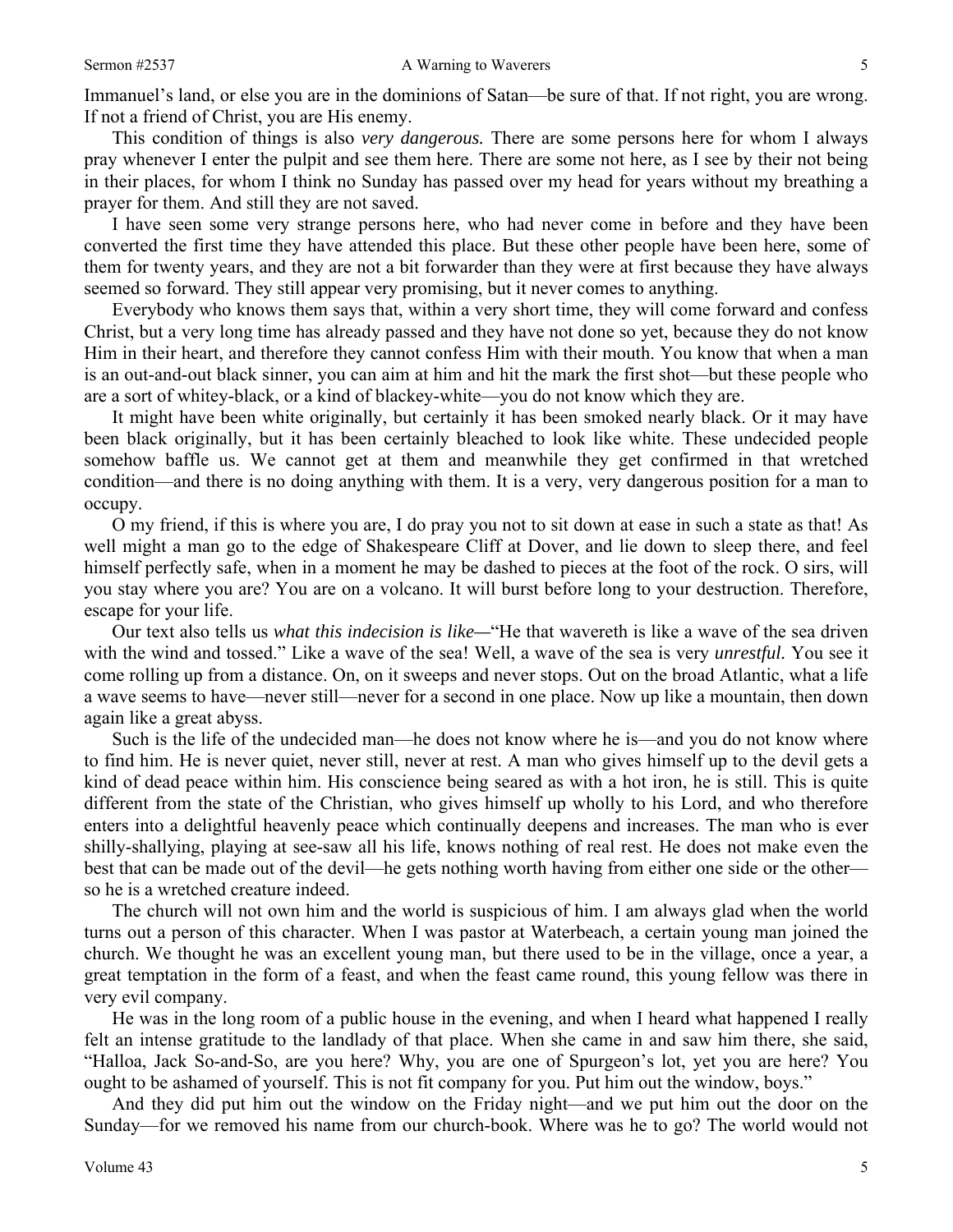have him and the church would not have him. If he had been all for the world, the world would have made something of him—and if he had been all for Christ, Christ would have made something of him. But as he tried to be a little of each, and so nothing to either, his life became a wretched one. As he walked the streets, people pointed at him with scorn. The Christians turned away, thinking him a hypocrite, as I fear he was, and the worldlings called him so, and made his name a by-word and a proverb. Oh, you who are neither for God nor the devil, nobody will respect you long! They cannot.

You fancy, just now, because you have money in your pocket, that you are a very respectable person. But you are a disreputable person and the world itself says that you are, and you will find it out yourself before long—and you will be unrestful, like a wave of the sea driven with the wind and tossed.

The undecided man is also like a wave of the sea, *unstable.* Yonder great wave seems to form a pyramid—see how it towers aloft. It is a wonderful sight, but while you are admiring it, it is gone. It was only made of water and it has disappeared into its own element. So are there some people who appear to be excellent and admirable, but they are undecided, and their goodness is as the morning cloud and as the early dew—it soon passes away.

They are also *uncertain.* That wave that is rolling away yonder, where will it end? Will it sweep across the Atlantic till it reaches the shore of America? See, there comes a north wind and it turns towards the icebergs. But another wind blows and now the wave is rolling towards the coast of England. It is in a perpetual whirl, just as the winds happen to drive it—and we have many people of that uncertain kind—"driven with the wind and tossed."

These undecided persons, too, are like the waves of the sea because they have *no inward vital principle.* A wave of the sea is dependent upon the wind that comes to bear it on. There may be a great force in the waves, but even that is not mighty enough to stand against the rough gale—they are "driven with the wind and tossed." And look at some of you! There has only to be a bit of a breeze and see how you are driven by it.

You sang with us just now, "Happy day! Happy day!" Yet, perhaps, tomorrow evening you will be at a social party where there will be jesting at religion and some questionable witticisms—and you will laugh at them as loudly as others will. And if somebody does charge you with being on the other side, you will stutter, and stammer, and blush, and at last, you will say something that all the while you do not like to say. Yes, you are "driven with the wind." There are some fellows six feet high if they did but stand upright, yet anybody can twist them whichever way he likes.

For my part, "I had as life not be, as live to be in awe of such a thing as I myself." What does it matter to me what a mere man's opinion of me may be? Nothing whatever. If a thing is right, I believe it, and say it, and try to live it. And if others also think that it is right, so much the better for them, but if they think it is wrong, it is none the worse for me when I have once learned to stand on my own legs.

But there is a certain class of people who always stand on other people's feet. They ask "Mrs. Grundy" what is the proper thing to do. If they move in West-end circles, they would sooner die than be out of the cruel bondage that is called "fashion." If they live at the East-end, there is a rough sort of fashion there, and they cannot stand against it. They are "like a wave of the sea driven with the wind and tossed." I should have an unutterable contempt for all such people if I did not feel an earnest desire that they might yet possess a living, powerful principle, and begin to stand alone in the power and energy of the divine life which God gives to all of those who believe in His Son Jesus Christ.

The worst of these wavering, undecided people is that, like waves of the sea, though they are creatures of circumstances, yet *they have a great force for evil.* Those waves of the sea, driven with the wind and tossed, sink many a gallant ship and devour many a brave mariner—and these unstable people have an influence by which they carry many away. They half wish that they were not themselves carried away, yet they are.

There is something good about them, but there is also something so bad that they sweep others on with them to destruction. Perhaps they are bearing their own children away by their indecision, so that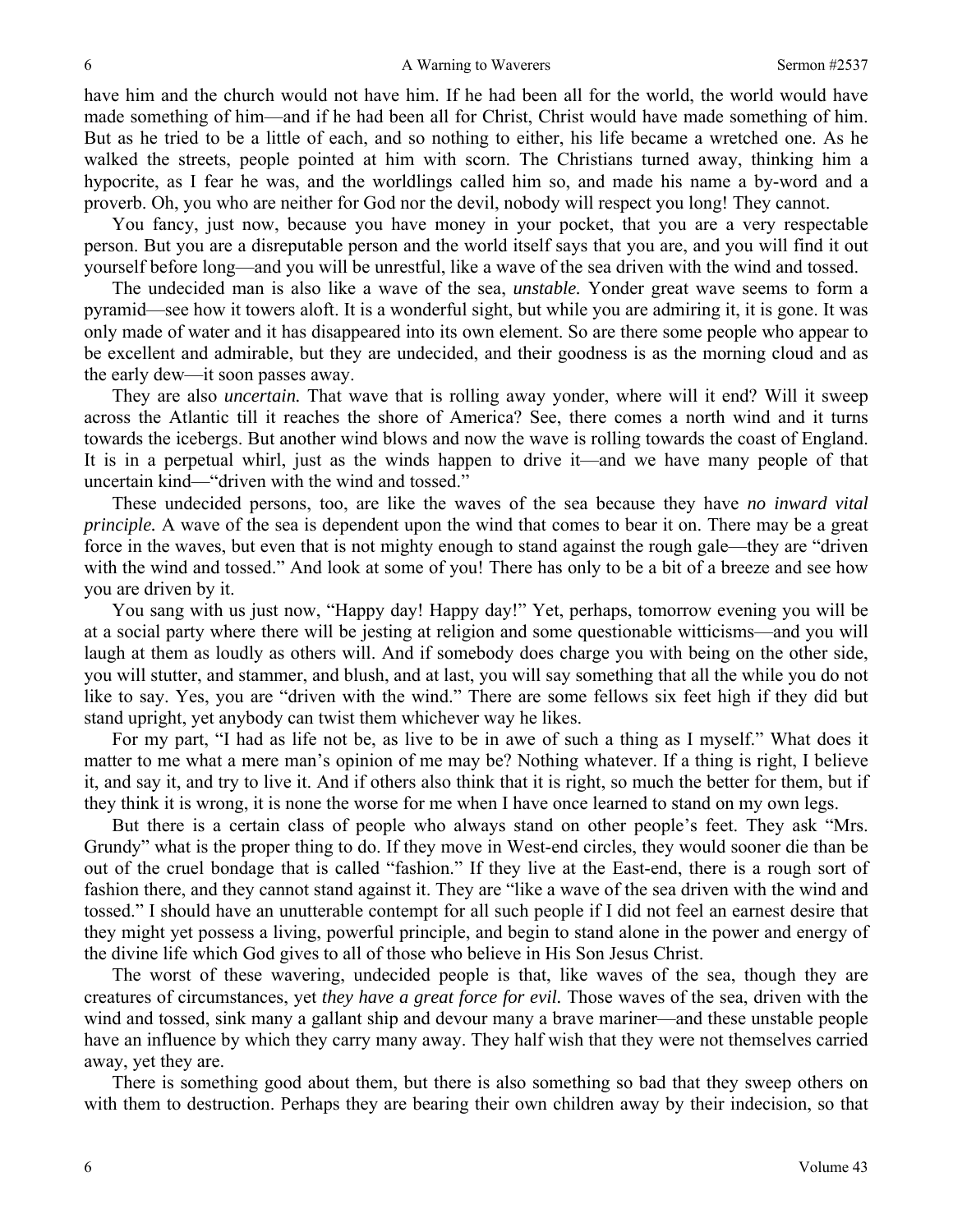#### Sermon #2537 **A Warning to Waverers** 7

they, too, will grow up undecided—and generation after generation may be cursed by their wicked hesitation. God grant that they may not continue in this evil condition a single moment longer!

In closing, what shall I say to you who are undecided? I pray you, think whether you have not been undecided long enough. Remember that the question you have to decide is by no means a difficult one. Whether you shall serve God or Satan, whether you shall live with Christ in heaven or lie among the lost in hell forever—these are not questions about which there ought to be any choice. Decide, then, foolish waverer.

If you are a believer in the Scriptures, a believer in the Lord Jesus Christ as the Savior of men, decide to follow the teaching of those Scriptures and to accept that Savior—and decide at once. May God help you to decide very speedily! All this while you are robbing yourself of happiness, robbing God of glory, robbing His people of your help, you are even robbing this poor wicked world of what little you might do for its benefit, robbing your family of a holy example, robbing your entire life by letting its best days go for nothing. It is time, then, you were decided. O Lord, bring these waverers to decision, for Your dear Son's sake! Amen.

#### **EXPOSITION BY C.H. SPURGEON**

#### *JAMES 1*

**Verse** *1. James, a servant of God and of the Lord Jesus Christ, to the twelve tribes which are scattered abroad, greeting.* 

According to the teaching of some in the present day, the apostle should have said, "To the two tribes and the ten that are lost," but he does not say so, nor does Scripture say so. "To the twelve tribes which are scattered abroad, greeting."

**2.** *My brethren, count it all joy when ye fall into divers temptations;* 

Or "trials." This is a strange thing to say, is it not? Should we not count it great joy when we escape from trial? Perhaps so, but we are expressly told to count, or reckon, it all joy when we fall into divers trials. Have you never known what it is, in times of peace and quietness, to feel as if you missed the grandeur of the presence of God? I have looked back to times of trial with a kind of longing, not to have them return, but to feel the strength of God as I have felt it then—to feel the power of faith as I have felt it, then—to hang upon God's powerful arm as I hung upon it then, and to see God at work as I saw Him then.

I think the mariner at home must sometimes feel a kind of longing to once more enjoy a storm on the ocean and to see how the good ship rides on the billows' crest. Life gets flat sometimes while all goes smoothly, and we need even the variety of a trial to bring us to close dealing with our God. It is so much for our good to be tried, it is so much for the glory of God that we should be tried, that we will read the verse again and note what the apostle says—"My brethren, count it all joy when you fall into divers trials." Be like the soldier who is not afraid of the shot and shell, and the turmoil and strife of the battle.

**3.** *Knowing this, that the trying of your faith worketh patience.* 

That is a gem of the first water, well worth finding even if you have to dig in the mines of trial for it. **4.** *But let patience have her perfect work, that ye may be perfect and entire, wanting nothing.* 

This is true Christian perfection, when every gracious quality is present, and present in perfection. If you have a child, it is a great joy to you to find the child perfect as a child—with no sense deficient, no limb wanting, and every part rightly formed. Oh, that we may all be such Christians—"perfect and entire, wanting nothing"!

**5.** *If any of you lack wisdom,* 

That is the point in which we are all deficient, and if we are to be wanting in nothing, we must not be lacking in wisdom. How, then, are we to obtain it?

**5.** *Let him ask of God, that giveth to all men liberally, and upbraideth not; and it shall be given him.*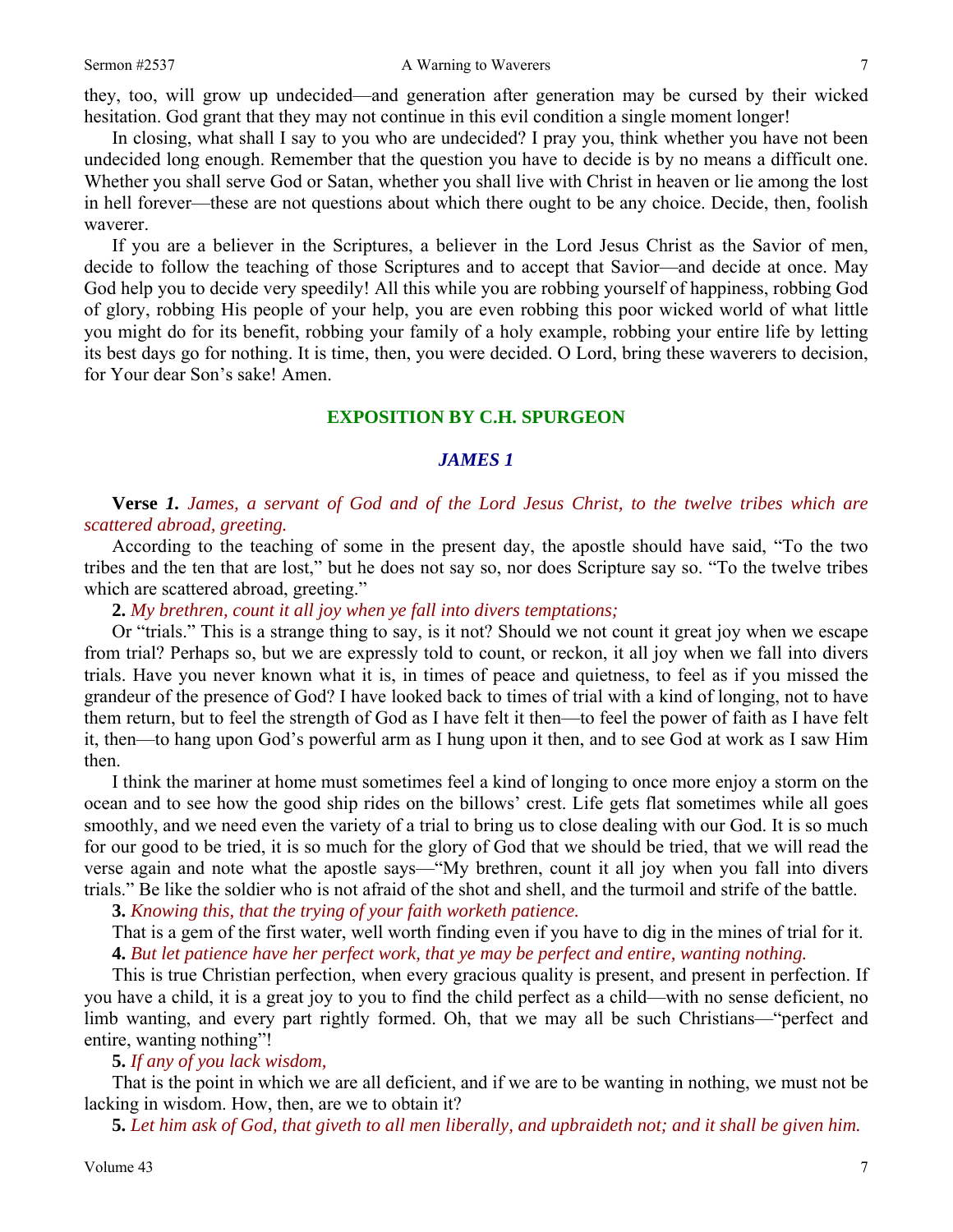Young beginner, you who have but lately put on Christ, you certainly do lack wisdom—you cannot have attained that boon in all its fullness yet—then go to God for it. He can give it to you and he will give it to you if you ask Him for it.

**6-7***. But let him ask in faith, nothing wavering. For he that wavereth is like a wave of the sea driven with the wind and tossed. For let not that man think that he shall receive anything of the Lord.* 

It ensures failure in prayer when there is not a decided faith in the one who prays—and it ensures failure of the whole life if there is not a decided determination to serve the Lord.

**8-11.** *A double minded-man is unstable in all his ways. Let the brother of low degree rejoice in that he is exalted: but the rich, in that he is made low: because as the flower of the grass, he shall pass away. For the sun is no sooner risen with a burning heat, but it withereth the grass, and the flower thereof falleth, and the grace—* 

Or "beauty"—

**11.** *Of the fashion of it perisheth: so also shall the rich man fade away in his ways.* 

No matter how luxurious may be his mode of living, no matter how admirable may be his taste, he shall certainly fade—and all that he has will fade, too. And if this be all that can be said of him, that he is a rich man—he is a very poor creature indeed.

**12.** *Blessed is the man that endureth temptation: for when he is tried, he shall receive the crown of life, which the Lord hath promised to them that love him.* 

For that is the purpose of our trials—that we should be made to love Him more and love him better. This is that grace which shall win "the crown of life, which the Lord hath promised to them that love him."

**13.** *Let no man say when he is tempted, I am tempted of God: for God cannot be tempted with evil, neither tempteth he any man.* 

That is to say, if God permits or sends temptation to any man, it is not an inducement to sin. In that sense, God tempts no man. Those temptations which are said to come from God are trials or tests. In that sense, God does tempt all His people, even as it is written, "God did tempt [or, prove] Abraham." He tries and tests them, that they may see, and that He may see, whether their faith and their profession is genuine or not, even as the Angel of the Lord said to Abraham, after the trial of his faith, "Now I know that thou fearest God, seeing thou hast not withheld thy son, thine only son from me."

**14.** *But every man is tempted, when he is drawn away of his own lust, and enticed.* 

This is the essence of an evil temptation—a man's own lust.

**15.** *Then when lust has conceived, it bringeth forth sin; and sin, when it is finished, bringeth forth death.* 

There you see the egg, the larva, and the full-grown fly of sin. "Sin, when it is finished, bringeth forth death."

**16.** *Do not err, my beloved brethren.* 

Do not err about anything, but especially do not err about this matter of temptation, where you may so easily make a blunder. "Do not err, my beloved brethren."

**17.** *Every good gift and every perfect gift is from above, and cometh down from the Father of lights, with whom is no variableness, neither shadow of turning.* 

Ascribe all evil to yourself, to the world, or to Satan—but ascribe all good unto God. "Every good gift and every perfect gift"—every grain of goodness, every trace of excellence that there is in the world, comes from Him—but no evil ever comes from Him.

**18.** *Of his own will begat he us with the word of truth, that we should be a kind of firstfruits of his creatures.* 

It is a very delightful idea that we are presented to God as "a kind of firstfruits of his creatures." There is a whole harvest behind us, as Paul also reminds us in Romans 8:19-21—"For the earnest expectation of the creature waiteth for the manifestation of the sons of God. For the creature was made subject to vanity, not willingly, but by reason of him who hath subjected the same in hope, because the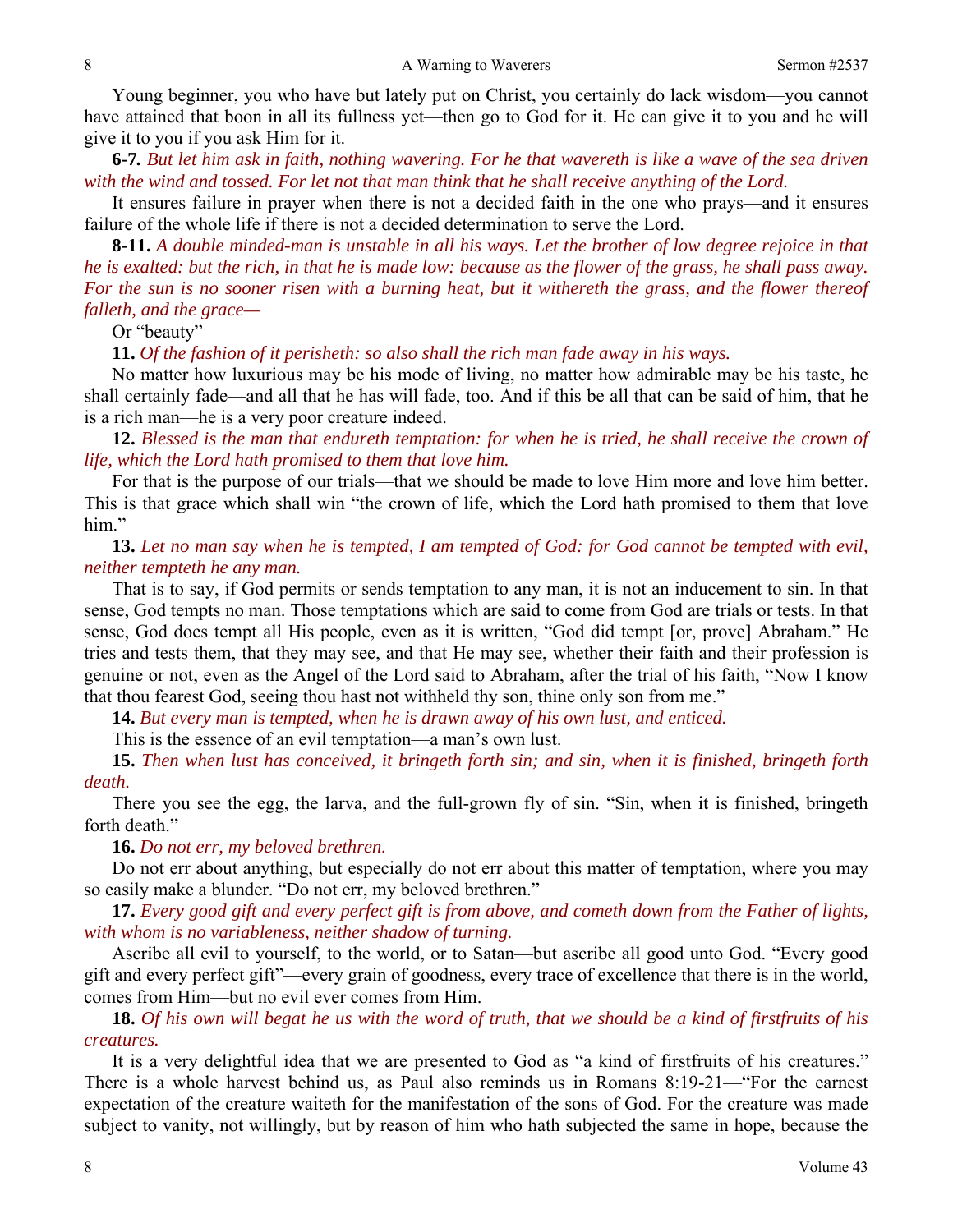creature itself also shall be delivered from the bondage of corruption into the glorious liberty of the children of God."

**19-20.** *Wherefore, my beloved brethren, let every man be swift to hear, slow to speak, slow to wrath: for the wrath of man worketh not the righteousness of God.* 

Therefore, when we are tempted, let us not be in a hurry to pronounce a verdict on the temptation. If we are slandered and evil spoken of, let us not be quick to reply, or to grow angry. Let us be slow—very slow—to wrath. It will be our wisdom, for no good comes of human wrath. "The anger of man worketh not the righteousness of God."

**21.** *Wherefore lay apart all filthiness and superfluity of naughtiness, and receive with meekness the engrafted word, which is able to save your souls.* 

Receive it as a graft. As the tree is prepared by the knife to receive the new shoot that is to be put into it, and does so receive it as to make it its own, and to use it for its own fruit-bearing purposes, even in that way "receive with meekness the engrafted word, which is able to save your souls."

**22-24.** *But be ye doers of the word, and not hearers only, deceiving your own selves. For if any be a hearer of the word, and not a doer, he is like unto a man beholding his natural face in a glass: for he beholdeth himself, and goeth his way, and straightway forgetteth what manner of man he was.* 

The best thing to do when you look into a glass, and spy a spot on your face, is to wash it off directly. The true use of hearing the Word, or reading it, is to amend one's self at once in those points in which the Word discovers us to be faulty. To look in the glass and not to wash off the spots is but a piece of vanity. And to hear a sermon, or read a chapter, and not to put into practice what we are taught is a sad waste of time.

**25.** *But whoso looketh into the perfect law of liberty and continueth therein, he being not a forgetful hearer, but a doer of the work, this man shall be blessed in his deed.* 

There are many who complain of their short memories when they are hearing sermons. Well, then, let them be quick about doing what the sermon bids them, and then they will not be forgetful hearers. You have heard how one good woman described the effect of the sermon she has heard. She was one who washed wool and when her minister went round to ask her what she had learned on the previous Sabbath, she did not even recollect the text.

"Oh, Janet," he said, "I am afraid you are a forgetful hearer. I cannot see what good the sermon has done for you." So she took him to the back of her house where she had a pump—and she worked at the handle while she held underneath the spout a sieve full of wool that was dirty and foul. The water ran through the wool and through the sieve, and all ran away.

"There," she said, "this sieve is like my memory. But sir, though the water does not stop in the sieve, it washes the wool—and what you preach, though it does not stop in my memory, it has washed my heart and cleansed my life and conversation." Never mind about keeping the water in the sieve so long as it washes the wool. No man can be said to be a forgetful hearer who is a doer of the work that he is bidden to perform.

### **26.** *If any man among you seems to be religious,—*

You know what that means and there are some who do seem to be wonderfully religious. Butter would not melt in their mouths, as we say, they are so solemn. "If any man among you seems to be religious,"—

#### **26.** *And bridleth not his tongue,—*

That little noisy troublesome member. "And bridleth not his tongue,"

26. *But deceiveth his own heart, this man's religion is vain.* 

If religion does not salt your tongue and keep it sweet, it has done nothing for you. If the doctor wants to know the state of your health, he says, "Let me see your tongue." And there is no better test of the health of the mind than to see what is on the tongue. When it gets furred up with unkind words, when it turns black with blasphemy, when it is spotted with lasciviousness, there is something very bad inside the heart, you may be quite sure of that.